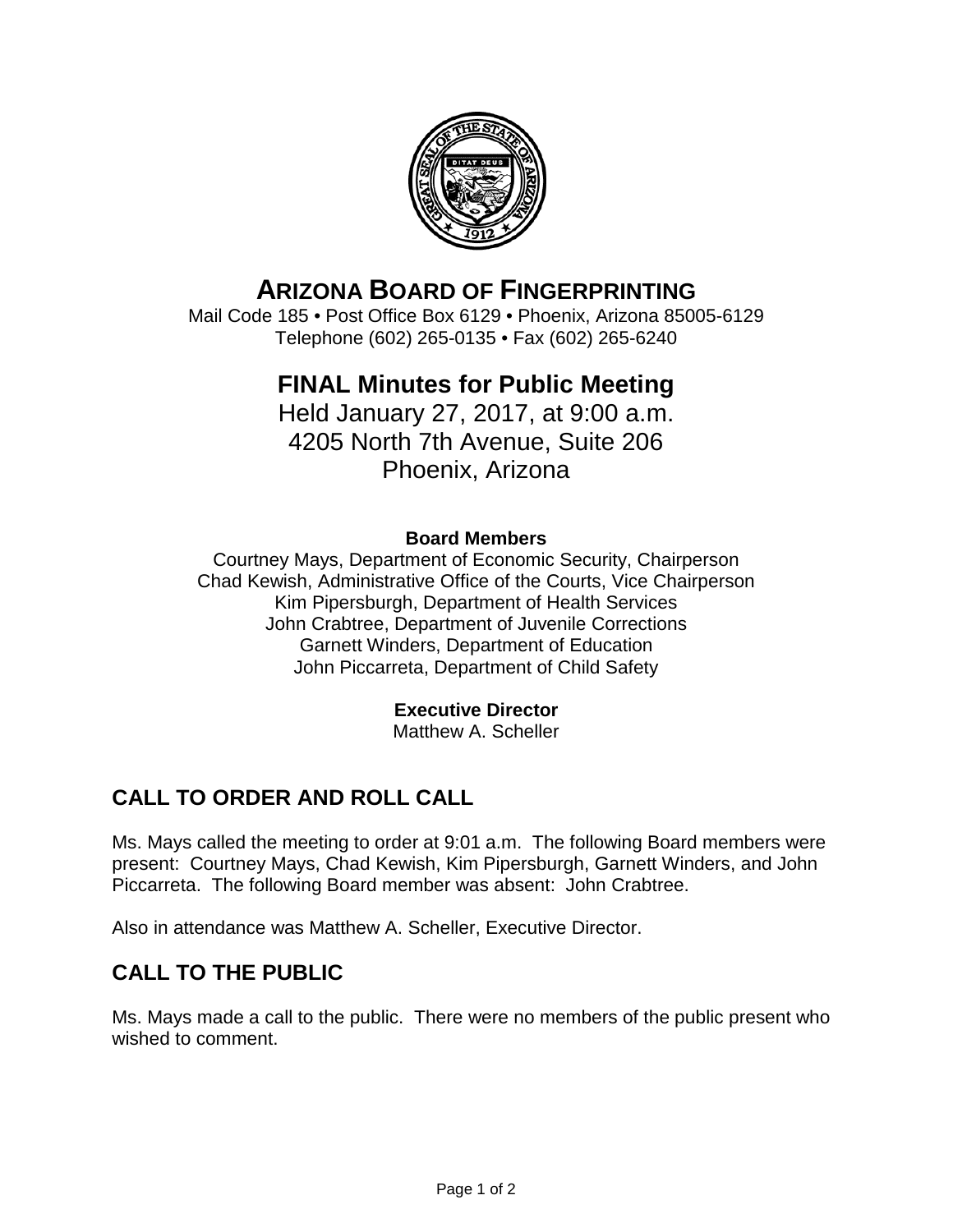### **APPROVAL OF MINUTES FROM DECEMBER 16, 2016**

Mr. Kewish made a motion to approve the draft minutes from December 16, 2016, and John Piccarreta seconded. The motion passed 5–0.

## **ELECTIONS**

Ms. Mays referred the Board members to Mr. Scheller's January 25, 2017 memo regarding election procedures (see Attachment 1).

Ms. Mays requested nominations for the Chairperson position. Ms. Pipersburgh made a motion to elect Courtney Mays as Chairperson of the Arizona Board of Fingerprinting, and Mr. Kewish seconded. The motion passed unanimous, 5–0.

Ms. Mays requested nominations for the Vice Chairperson position. Ms. Pipersburgh made a motion to elect Chad Kewish as Vice Chairperson of the Arizona Board of Fingerprinting, and Ms. Mays seconded. The motion passed unanimous, 5–0.

## **ADJOURNMENT**

Ms. Mays adjourned the meeting at 9:04 a.m.

Minutes approved on February 24, 2017

\_\_\_\_\_\_\_\_\_\_\_\_\_\_\_\_\_\_\_\_\_\_\_\_\_\_\_\_\_\_\_ Matthew A. Scheller, Executive Director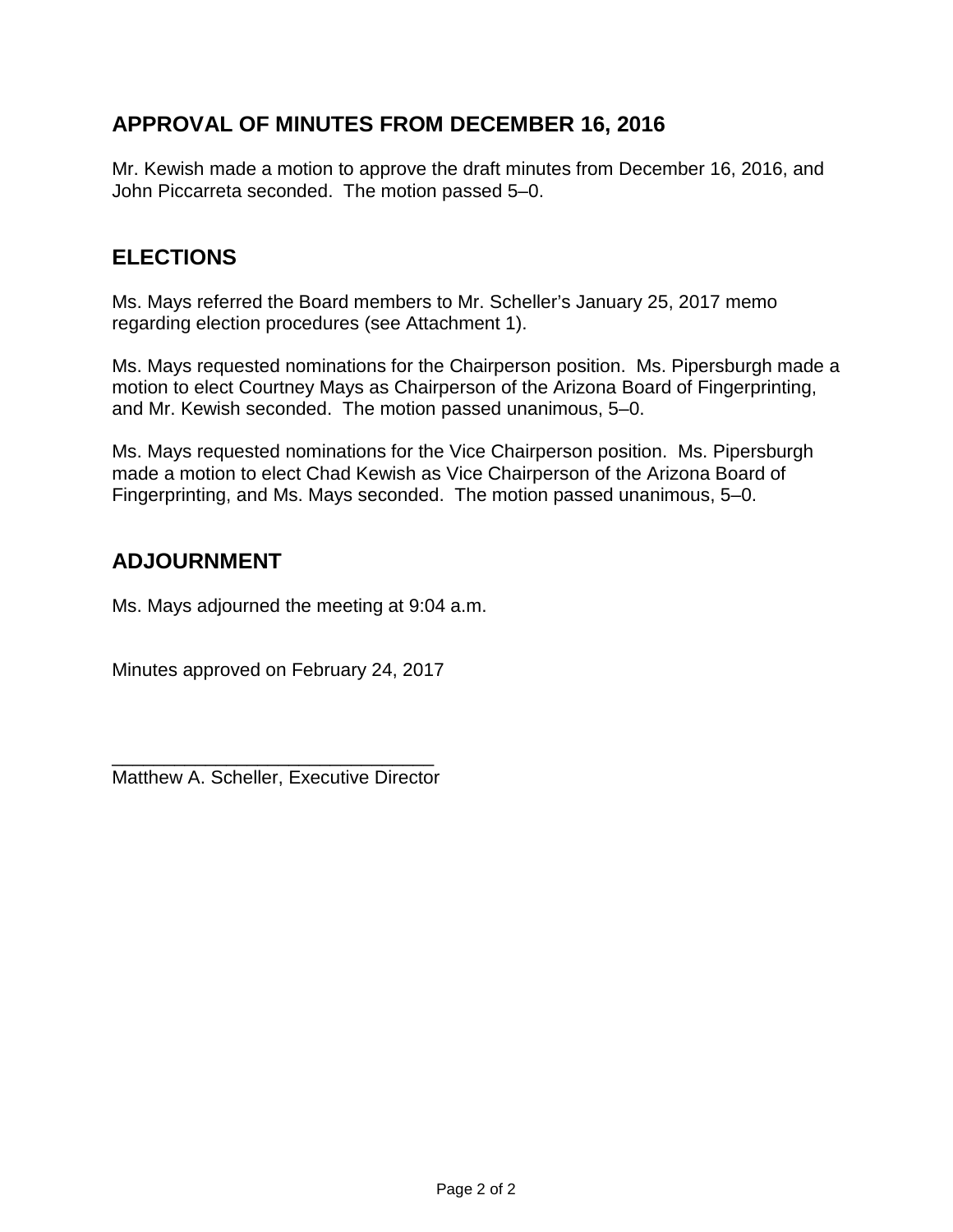

# **Arizona Board of Fingerprinting** Memo

TO: Board Members FROM: Matthew A. Scheller

Date: January 25, 2017

**SUBJECT Elections**

Under A.R.S. § 41–619.52(B), the Board must annually elect a chairperson and vicechairperson from among its members. (The Board may also elect "any other officers that are deemed necessary or advisable," but the Board has never elected additional officers.) The last election was held in January 2016 and going forward the Board will hold its election each January.

\_\_\_\_\_\_\_\_\_\_\_\_\_\_\_\_\_\_\_\_\_\_\_\_\_\_\_\_\_\_\_\_\_\_\_\_\_\_\_\_\_\_\_\_\_\_\_\_\_\_\_\_\_\_\_\_\_\_\_\_\_\_\_\_\_\_\_\_\_

At its January 27, 2017 meeting, the Board will elect a chairperson and vicechairperson. This memo explains the duties of each officer and discusses how the Board should conduct its elections.

#### **DUTIES OF OFFICERS**

The chairperson presides over Board meetings and hearings and sets the agendas for Board meetings (often with input from the executive director). In general, the executive director keeps the chairperson informed about issues that could affect the Board. (Board members who may be interested in the office should be aware that the executive director communicates regularly with the chairperson, usually a couple of times a month and sometimes more, especially during legislative sessions.)

The vice-chairperson assumes the chairperson's duties when the chairperson is absent.

There are no restrictions on how many times a Board member may serve in an office.

#### **PROCEDURES**

The Board's statutes do not prescribe procedures for conducting elections. However, open-meeting laws prohibit secret ballots or elections conducted in executive session. Although the Board has options for conducting its elections, the most straightforward procedure would be the following, which the Board has used in previous elections:

1. The Board has discussion, if necessary.